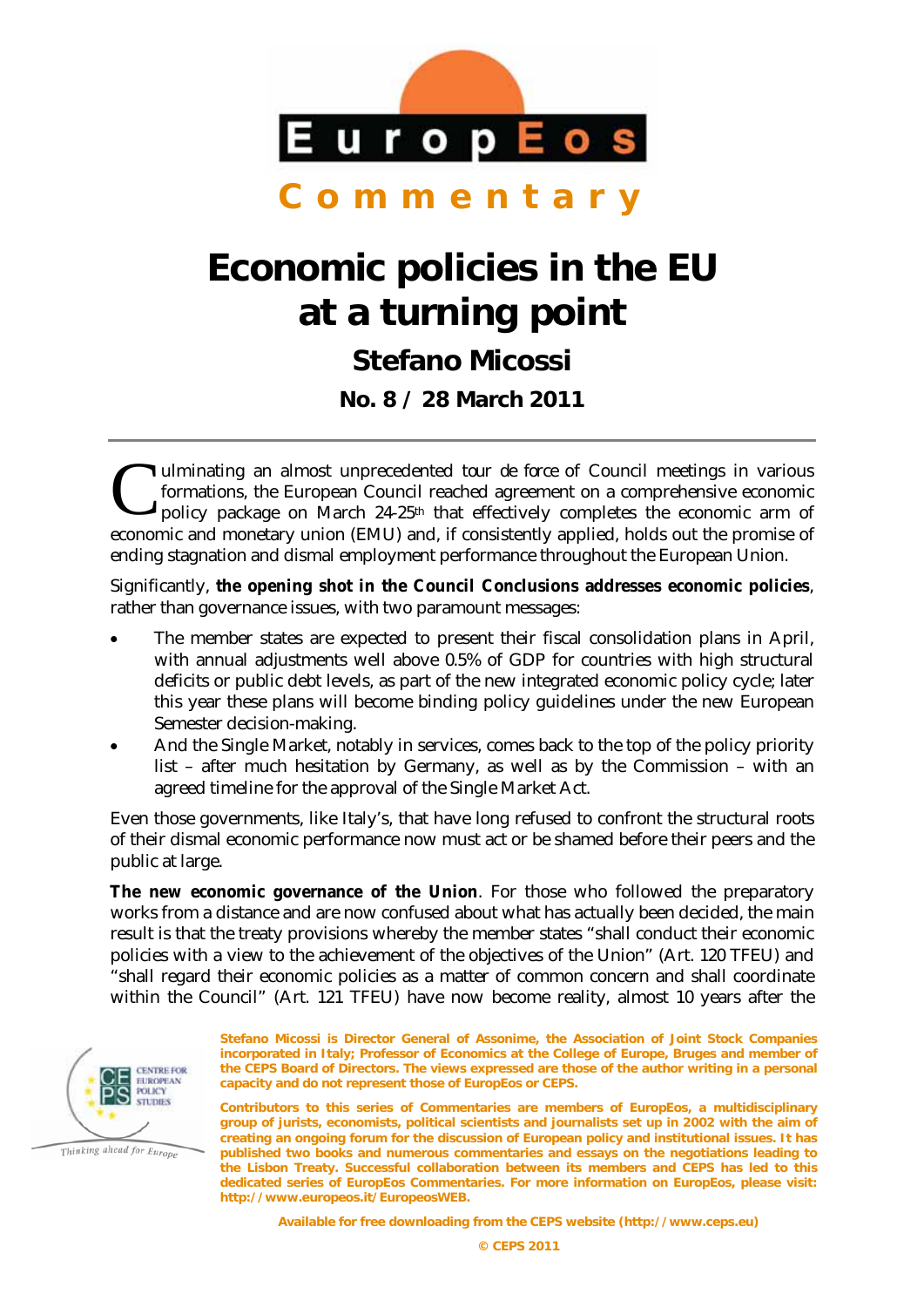

introduction of the euro and 20 years after the Maastricht Treaty. This is true in substance, since from now on the Union has made explicit a common view of economic policies covering fiscal stability (the revamped Stability and Growth Pact, with new operational criteria for debt reduction), structural reform and market integration, including services. And it is true procedurally, since the surveillance procedures over the member states' economic policies have been given sufficient teeth to make the consequences of noncompliance quite unpleasant.

For **eurozone member states, a new 'euro plus pact'** – which may also be joined by noneurozone countries – requires enhanced policy commitments that amount to the requirements for an efficiently functioning monetary union, long-recognized as necessary but nonetheless ignored by weak and opportunistic leaders. Euro area member states will be required not only to follow appropriate policies over a medium-term horizon but also to adapt national budgetary and broad policy frameworks in line with new policy requirements: including the introduction of legally binding budgetary rules, accounting frameworks and independent bodies for their effective surveillance.

With only some language concessions, **the ill-conceived attempts by France and Germany to set up a special surveillance procedure** under the 'collective responsibility' of national policy-makers – responsible for so much damage to the Growth and Stability Pact in the early 2000s – have been rejected in favour of normal procedures. The enhanced commitments will be incorporated into the national policy guidelines, monitored by the Commission and decided upon by the Council. Thanks to the European Parliament, the same will also apply to policy commitments under financial assistance programmes granted by the European Stability Mechanism (ESM).

Quite appropriately**, enforcement procedures** have been designed across the board to start at an early stage of emerging imbalances and apply sanctions already in the 'preventive' part of the policy cycle – both for fiscal imbalances and, more broadly, for macroeconomic imbalances covering the main determinants of productivity and competitiveness. At the same time, the Commission will be able to act autonomously to signal emerging deviations from agreed binding policy guidelines and open 'in-depth' policy reviews liable to rapidly lead to the application of sanctions by the Council. The Council will only be able to soften or reject the Commission recommendations with 'reverse majority voting'. The only open question is whether the Commission will be willing and ready to use these powers: President Barroso will have to overcome his legendary lack of courage when faced with hard decisions.

Where European Council decisions have been incomplete and also somewhat wanting is in **the set-up of the new system for crisis management and resolution**. To be sure, important agreements have been reached to establish a permanent ESM, endowed with adequate resources (€500 billion effectively available) and able to enforce appropriate conditionality – also taking due account of debt sustainability in adjustment programmes, following well established IMF practices, on a case-by-case basis.

However, **the procedure chosen for amending the treaty** – described in Annex II to the Conclusions – raises some questions. Under the simplified treaty revision procedure of Art. 48 TEU, a new paragraph will be added to Art. 136 TFEU (in Title VIII, Chapter 4, Provisions) providing that "the member states whose currency is the euro may establish a stability mechanism to be activated if indispensable to safeguard the stability of the euro area